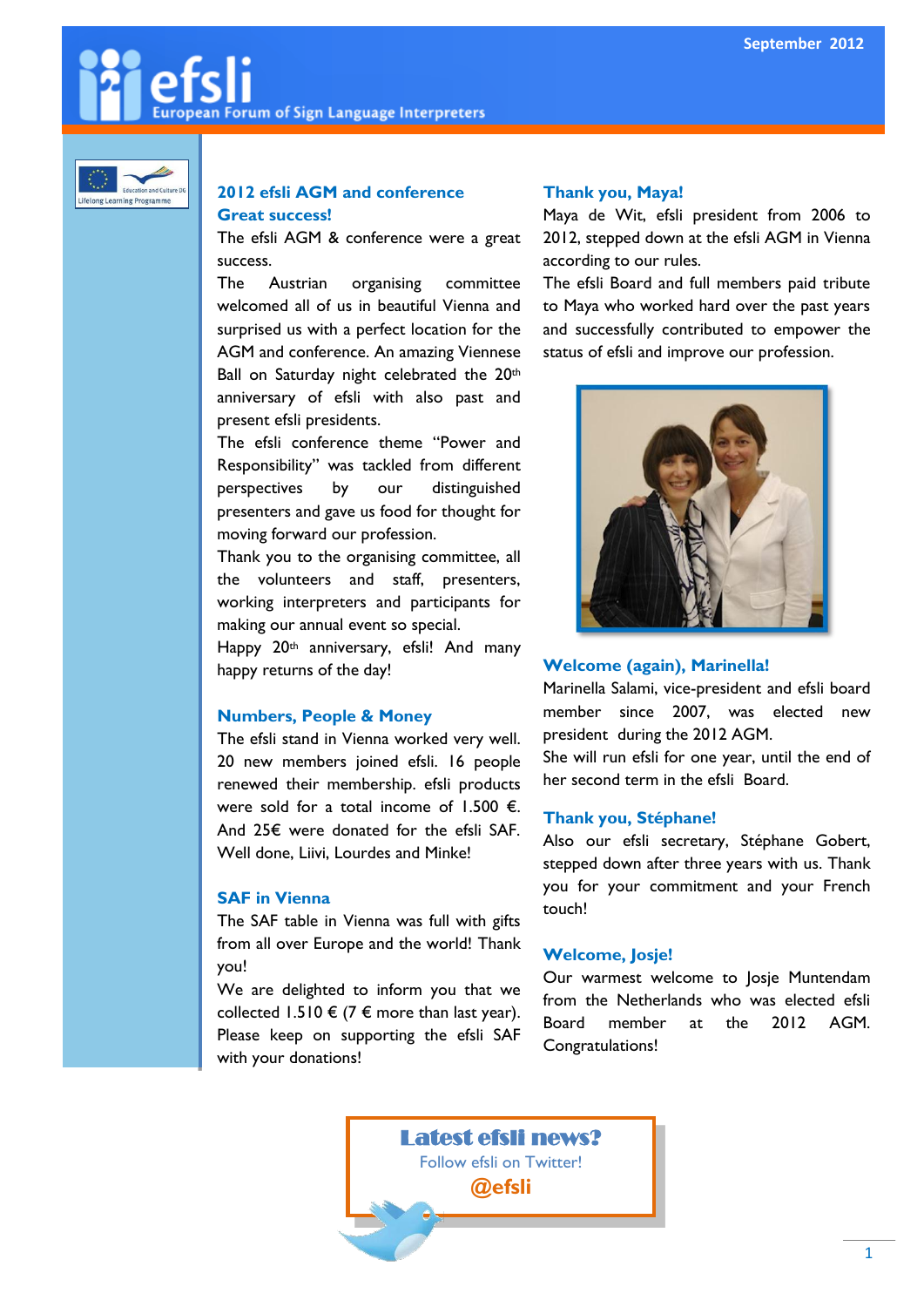# **European Forum of Sign Language Interpreters**



# **New person co-opted for the efsli Board**

We are happy to inform you that Loreto Galán de la Oliva (Spain) has been coopted for the efsli Board. She will support Minke Salomé and the Board for secretary work and membership. Welcome on board!

#### **efsli Seminar for Deaf interpreters**

The first efsli working Seminar for Deaf Interpreters took place in Vienna on 13th September. 25 interpreters from across Europe took part in this event chaired by Christian Rathmann (Germany) and Robert Adam (UK). A final report will soon be submitted to efsli for future actions.



#### **efsli 2012 Trainers' Seminar**

Educators and trainers at sign language interpreting programmes across Europe got together from 17 – 19 September at the University of Graz for the efsli Trainers' Seminar. We heartly thank our co-hosts Nadja Grbic and Christina Pein-Weber for their hard work. See you in two years' time in Belgium!



#### **Policy paper – educational settings**

The final efsli policy paper on interpreting in educational settings was voted upon at the efsli AGM. It successfully passed. The policy is now online at

[http://www.efsli.org/whitedragon/documen](http://www.efsli.org/whitedragon/documents/file/Educational%20interpreting%20policy.pdf) [ts/file/Educational%20interpreting%20polic](http://www.efsli.org/whitedragon/documents/file/Educational%20interpreting%20policy.pdf) [y.pdf](http://www.efsli.org/whitedragon/documents/file/Educational%20interpreting%20policy.pdf)

#### **efsli Autumn school in London Registration now open!**

Registration to the efsli Autumn school (23rd to 26th November 2012) is now open. The school topic will be "Deaf Interpreters in a team" and it is organised in cooperation with SIGNAMIC (UK). Four experienced trainers have been selected by efsli: Robert Adam, Lorna Allsop, Mark Schofield and Christopher Stone. For further info please browse: [http://www.efsli.org/events/efslischools/aut](http://www.efsli.org/events/efslischools/autumn-school-2012/) [umn-school-2012/](http://www.efsli.org/events/efslischools/autumn-school-2012/)

### **European Day of Languages**

The European Day of Languages is celebrated every year on 26<sup>th</sup> September to promote linguistic diversity. Check-out what's on in your own country at: [http://edl.ecml.at/Home/Whatisit/tabid/176](http://edl.ecml.at/Home/Whatisit/tabid/1760/language/en-GB/Default.aspx) [0/language/en-GB/Default.aspx](http://edl.ecml.at/Home/Whatisit/tabid/1760/language/en-GB/Default.aspx) (in English and available in any other EU languages).

### **EUD Book Launch**

On the occasion of the European Day of Languages, EUD are organising a Book Launch Reception at the European Parliament in co-operation with MEP Dr Ádám Kósa, Chair of the Disability Intergroup. The event will focus on the importance of sign language legislation in the European Union, as outlined in the forthcoming EUD publication, which was compiled by EUD Executive Director Mark Wheatley and EUD Policy Officer Annika Pabsch. Source and further info: